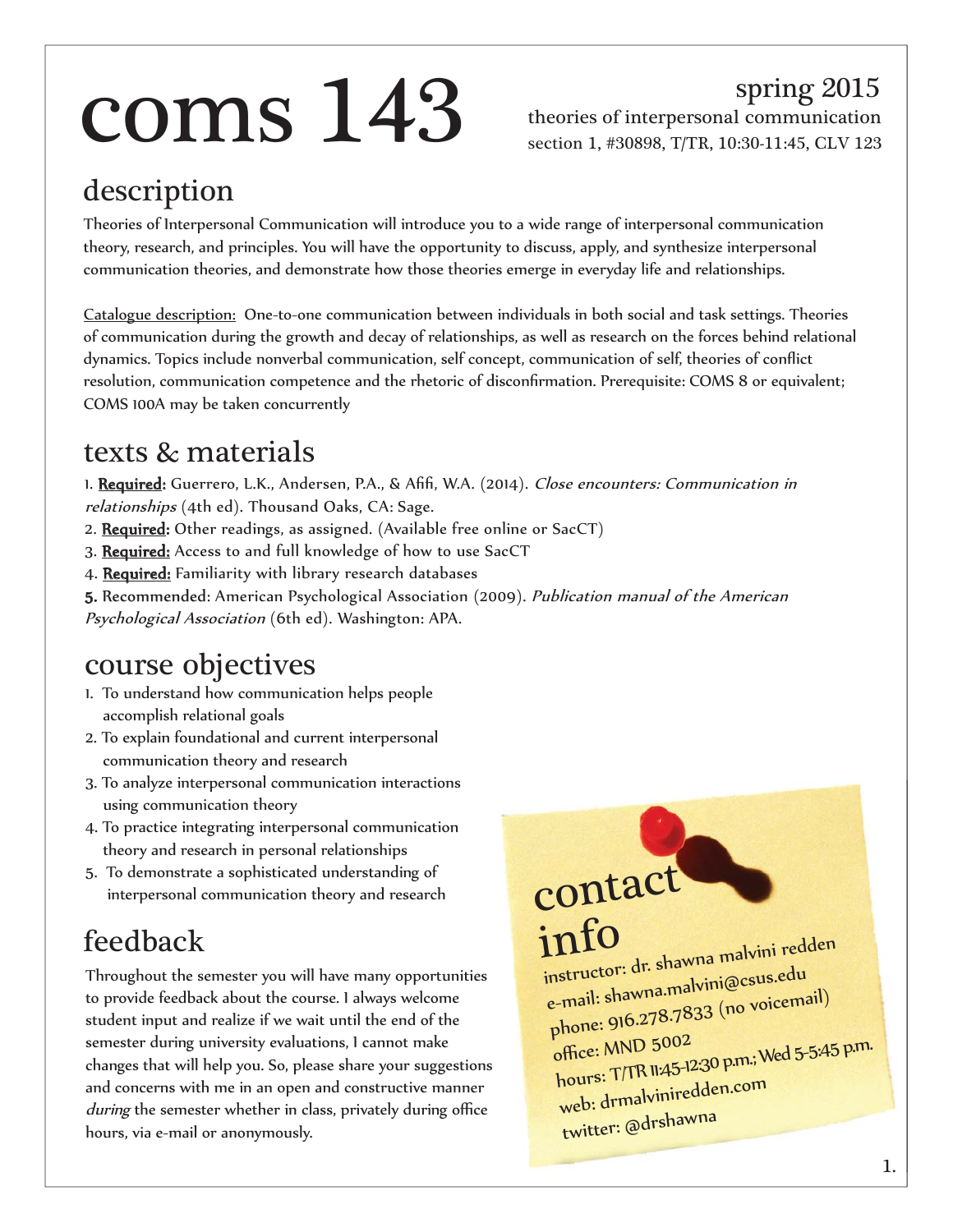# coms143 policies & requirements

#### the process of teaching & learning in coms 143

To me, learning is an active process which means that in this class, YOU will be directly involved through discussion, activity and collaboration. Not only does it make the process more enjoyable (read: not boring), but your learning will be more effective, increasing your competence in the subject matter.

#### Effective learning happens when:

- you understand interpersonal communication in ways more sophisticated than when you began the course
- you are conscious of the communication choices you make when communicating in interpersonal relationships
- you are able to understand, evaluate and critique interpersonal communication theory
- you are able to analyze communication interactions effectively using interpersonal theory and research

You will facilitate these outcomes by:

- \* mindfully completing reading and written assignments before coming to class
- being prepared and willing to share ideas and dialogue with colleagues
- looking for connections between real life experiences and the ideas and concepts encountered throughout the course to build a deep, complex understanding of communication processes

A typical class session will involve a great deal of student-to-student interaction. You will: talk about your ideas; develop, present and analyze arguments; write and share your writing; develop conceptual maps and models; and identify concepts in various media. Occasionally, I will talk for 10-15 minutes, and you'll do some note taking. As a result, there will be ample opportunity to practice relevant skills and test concepts presented.

#### late work

All assignments are due at the BEGINNING of class time on the date assigned, in hard copy. If you will be absent when an assignment is due, you may turn the assignment in early or to send it to class with one of your colleagues. Early work may be submitted to the ComS Office in Mendocino 5014 and requires a time/date stamp. Note: Absolutely no assignments will be accepted via e-mail. Ever. Ever, ever, ever. No late work will be accepted except in extreme circumstances (read: you are in a full body cast and cannot type) and will be marked down by 50%.

#### attendance

To do well in this class (or any), you need to show up **on time** and be prepared. That said, the responsibility for attendance is entirely yours. Attendance will be taken daily at the beginning of class via sign-in sheet. You are responsible to sign the attendance sheet every day and keep track of your attendance. If you miss a class, it is your responsibility to get lecture notes or handouts from your colleagues. If you miss a class period where an assignment is due—for any reason—you assume responsibility for the zero that will be recorded. This includes papers, presentations, quizzes and exams. If you miss more than three classes, for any reason, your final grade will be lowered by 1/3 letter. Note: leaving early is equivalent to being tardy; two tardies will constitute an absence

#### e-mail etiquette

Please remember that e-mail should be treated with the same care and respect that you would a face-to-face interaction. Compose e-mail carefully, using a pertinent subject line, an appropriate greeting and a concise message, without spelling or grammatical errors. I will attempt to return all e-mail promptly, within two business days. Messages received after 10 p.m. will not be addressed until the following day.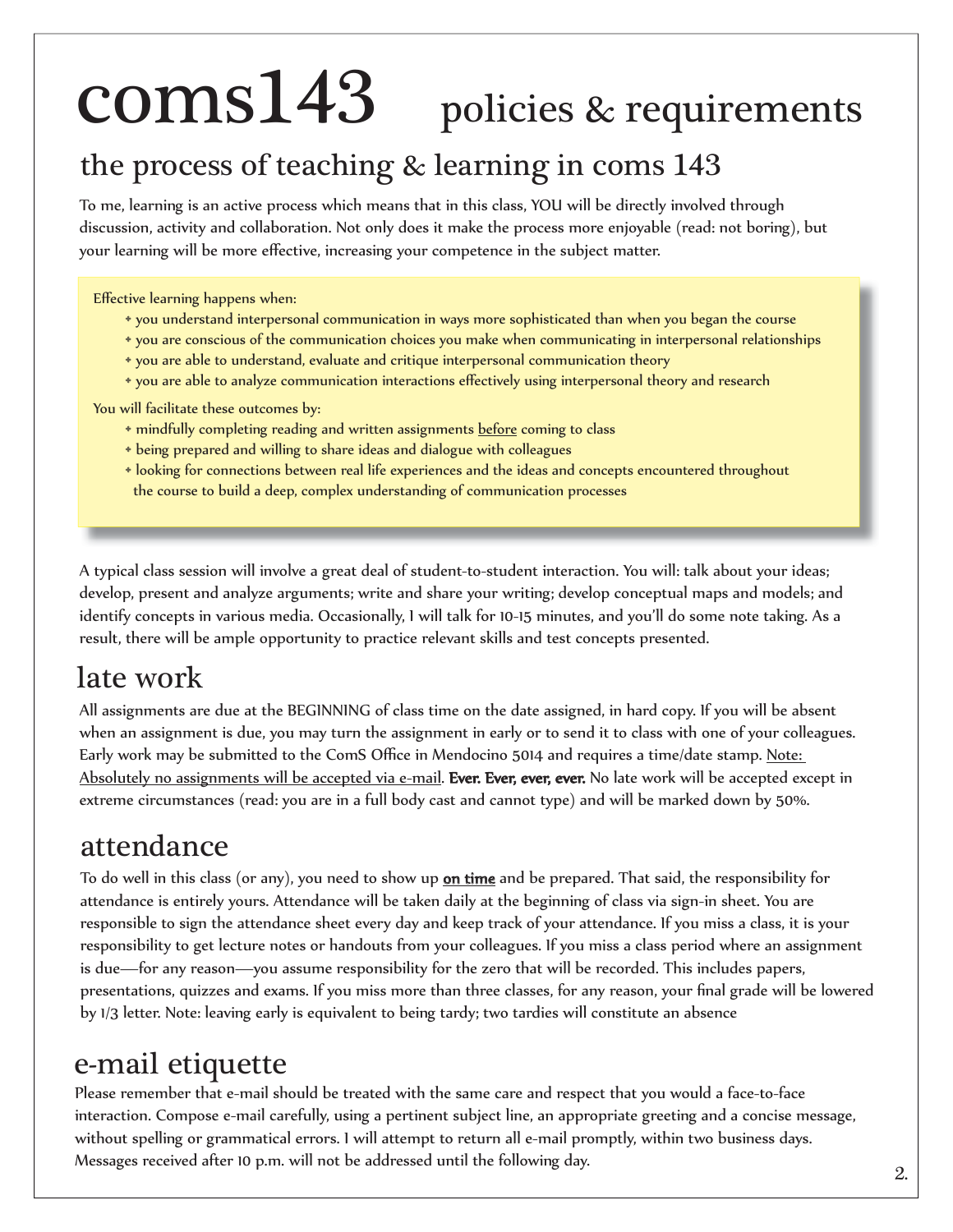# policies & requirements coms143

#### classroom behavior & student conduct

Keeping the golden rule in mind, you should treat others as you wish to be treated. I intend to treat each student with respect, dignity and courtesy. I assume that your classmates and I will receive the same treatment from you. You are expected to arrive on time, fully prepared to actively engage in class discussion and activities. Active participation demonstrates your commitment to the learning process and enhances your understanding of the material.

I want to build a classroom climate that is comfortable for all. In a communication class, it is especially important to:

- display respect for all members of the classroom including the instructor and students
- pay attention to and participate in all class sessions and activities
- avoid unnecessary disruption during class time (e.g., talking, arriving late, reading the newspaper, surfing the internet, doing work for other classes, making/receiving cell phone calls, text messaging, etc.)
- avoid racist, sexist, homophobic or other negative language that may unnecessarily exclude members of our campus and classroom.

This is not an exhaustive list of behaviors; rather, it represent examples of the types of things that can have a dramatic impact on the class environment.

### academic honesty, plagiarism and cheating

The very best way to fail this course? Plagiarize or cheat. Academic misconduct will result in, at the very least, a zero on the assignment in question, and may include a failing course grade and/or possible university sanctions. Please be aware that plagiarism is the stealing of ideas which happens when you use someone else's material (including words, figures, images, structure, style, etc.) without giving the creator proper credit. Note that "recycling" papers from other classes also falls under academic misconduct and will not be tolerated. All work completed for ComS 143 must be original. Please acquaint yourselves with the university's academic honesty policy, which can be found here: http:// www.csus.edu/umanual/AcademicHonestyPolicyandProcedures.htm.

To assist with student learning, honesty, and integrity in our academic processes, you may be asked to submit your essays to Turnitin which will enable you to check your paper for citations and plagiarism. TurnItIn also allows me to compare your work with prior publications and papers. Details about how to use TurnItIn will be given in class.

### electronic devices

In order to create the best possible learning environment for you and your colleagues, electronic devices (e.g. ipods, laptops, cell phones, tablets) are not to be used in the classroom.

Specifically: Cell phones must be turned off and put away during class. If you choose to use your cell phone during class, you choose to forfeit 50 points from your final grade, each time. If you need to use your phone, no problem. Just step out in the hallway.

Also, the use of laptops—except for prescribed periods of time— is prohibited. If you believe you have special circumstances, please speak with me right away.

#### a social media-free zone

Research\* indicates that we have but two primary channels for receiving and interpreting information: visual and aural. These channels become overloaded easily when faced with too much stimuli or information, e.g., trying to facebook/instagram, "listen" to a lecture, take notes and pay attention to visual aids. Since meaningful learning involves actively engaging with content, limiting electronics in the classroom gives you an opportunity to involve yourself with the course material. Isn't that great?

\* Links to research are available on SacCT.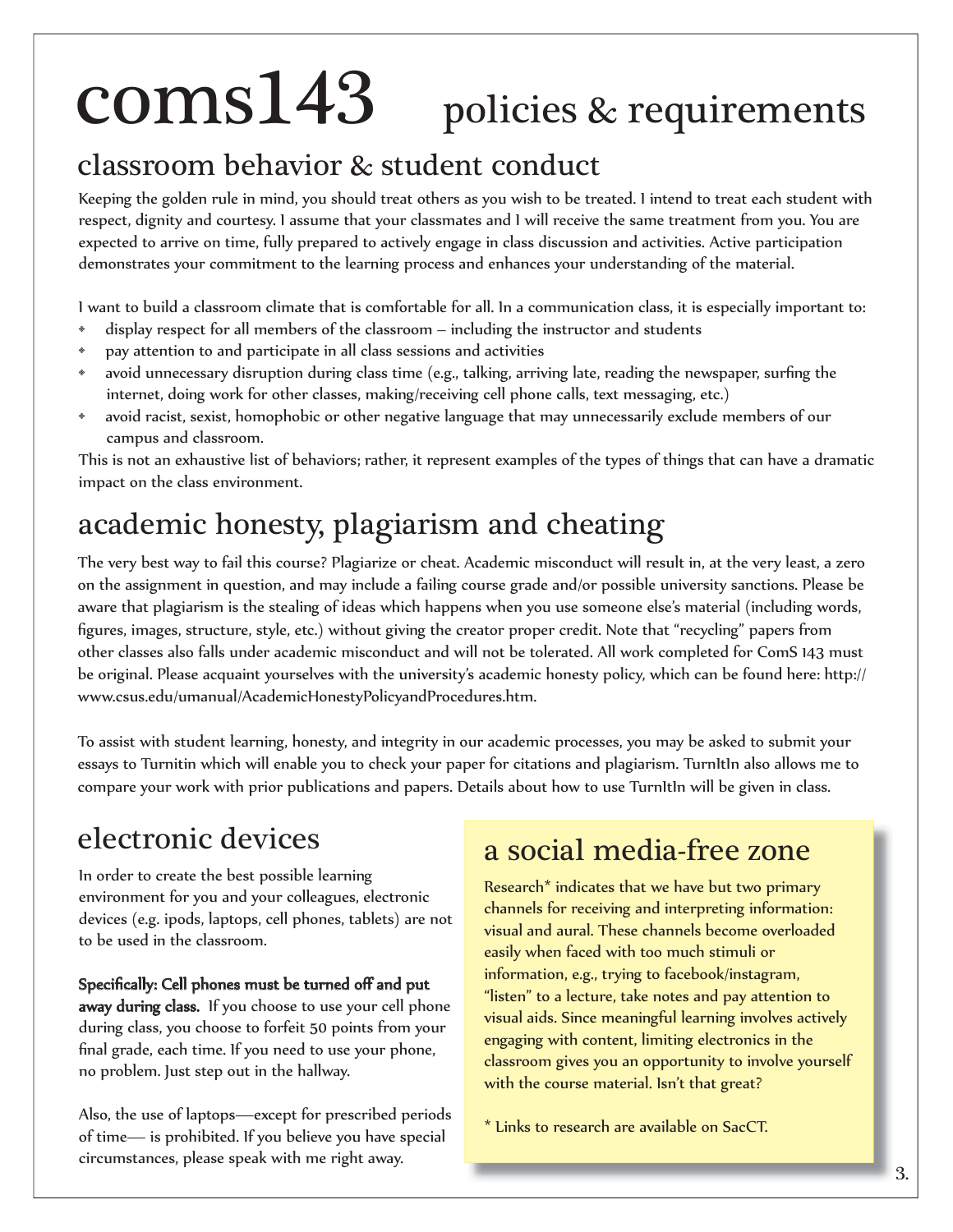# coms143 policies & requirements

#### assignments & evaluations

Throughout the semester, you will have the opportunity to earn 1,000 points. These points are distributed across the assignments listed below. Detailed criteria and requirements will accompany each assignment.

In-class Activities/Participation/Quizzes/Homework ...........................................................................................150 points During class you will have the opportunity practice and discuss relevant concepts from the reading through various exercises including discussions, activities, quizzes, and short essays. Some in-class activities require brief homework assignments or exercises to be completed in advance. Some activities will be completed via SacCT Discussion Boards. All homework activities will be announced in advance.

Refl ection essays (3 essays, 75 points each)......................................................................................................... 225 points You will complete three 3-page self-reflection papers. Directions will be explained and contextualized in detail. You can expect brief but thought-provoking questions and exercises related to major class topics.

Exam 1 ..................................................................................................................................................................................150 points Exam 2 .................................................................................................................................................................................150 points Final Exam .........................................................................................................................................................................200 points Exams are your opportunity to show that you have mastered concepts covered in the textbook and in-class discussions. The exams will cover material from the textbook, articles, and class discussions, and will include multiple choice, true/false, matching, and short essay questions. Tests may be taken alone or in partnerships or small groups (5 people or less). The final exam will be cumulative.

Discussion leading ...........................................................................................................................................................125 points In a small group, you will have an opportunity to lead the class in a discussion and activity featuring the theory or concept of your choice that complements but does not repeat course readings.

#### assignment formatting

All written assignments (except in-class activities) must be typed AND stapled or they will be not accepted. Seriously. No staple = no points. Proper grammar, correct spelling and articulate writing style are imperative. Assignments neglecting these elements will receive lower grades as a result. Specific formatting requirements for written assignments include: **one-inch margins**, double-spacing and 12-point Times New Roman or Garamond font. Please also include a single-spaced header for each assignment that includes your name, the date, the class and section number, and the assignment on the right-hand margin. APA style will be required for citations/references only.

> Straight A. Student January 30, 2015 ComS 143, Section 12345 Essay #1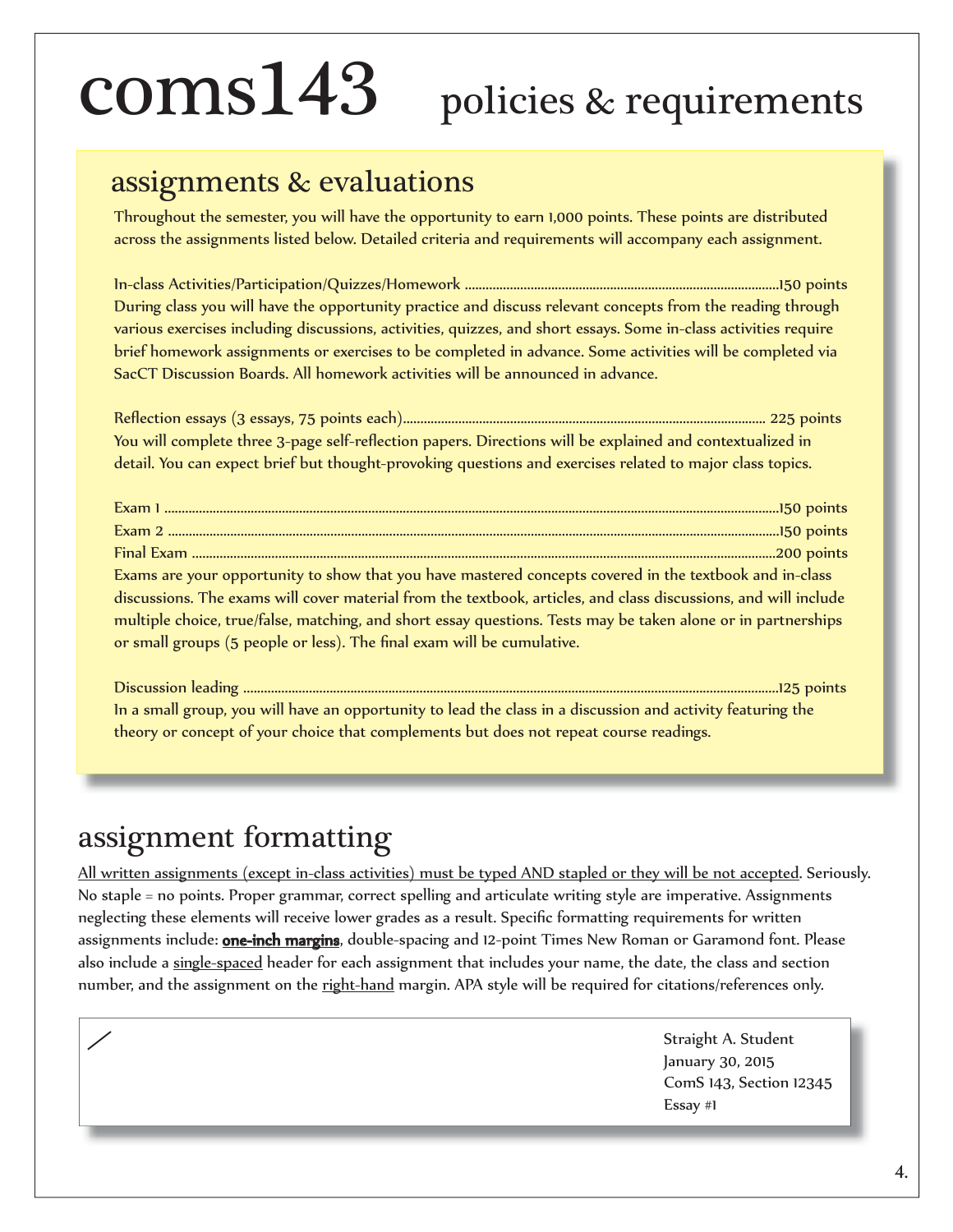## coms143 policies & requirements

### grading perspectives

Grades are part of the teaching and learning process. Keep in mind that you earn your grade based on how well your work meets class objectives, fulfills requirements and reflects the academic skills expected of college students. It is your responsibility to understand why you have achieved a certain grade and what steps can maintain or improve your grade (See "Grading Standards" on the following page).

### returned assignments

I will do my best to return regular assignments to you seven days after you turn them in. Exams and papers may take up to two weeks. Grades will be posted to SacCT. Please make sure the score on your homework matches the score recorded on SacCT. If it doesn't, you must bring me the hard copy with handwritten score. It is in your best interest to keep ALL assignments until the semester ends in case there is an error on the SacCT grade book.

### grading scale

90% - 93%.....A- 84% - 87%.....B 74% - 77%.....C 64% - 67%.....D 80% - 83%.....B- 70% - 73%.....C- 60% - 63%.....D-

94% +...............A 88% - 89%.....B+ 78% - 79%.....C+ 68% - 69%.....D+ < 60%.....F

### grading questions

If you have questions about a grade or evaluation, I am more than happy to speak with you. You will never, ever, ever, ever have a grade lowered because you raise concern or voice an inquiry about it. It is ALWAYS in your best interest to talk with me and ask how something was graded or what could be done to improve scores next time around (See "Grading Standards" for more information).

Please note I will not discuss grades for an assignment on the day I hand it back to you, nor will I discuss individual grades in the classroom. All such discussions will take place in my office at least one day after the grade has been received. If you wish to contest a grade, write out your argument clearly, concisely and completely, and bring it with you to the meeting. You have seven days to contest a grade from the time the assignment was handed back.

••• If you are concerned about your achievement in the course, please speak to me early and often. There is not much I can do to help when the semester is over! •••

#### an aside

As this is an upper division course, much of the discussion and activities will be centered around your questions, observations and contributions. As seasoned college students towards the end of your undergraduate education, it is expected that your work be polished and thought-provoking, and that you consistently engage with the material and assignments.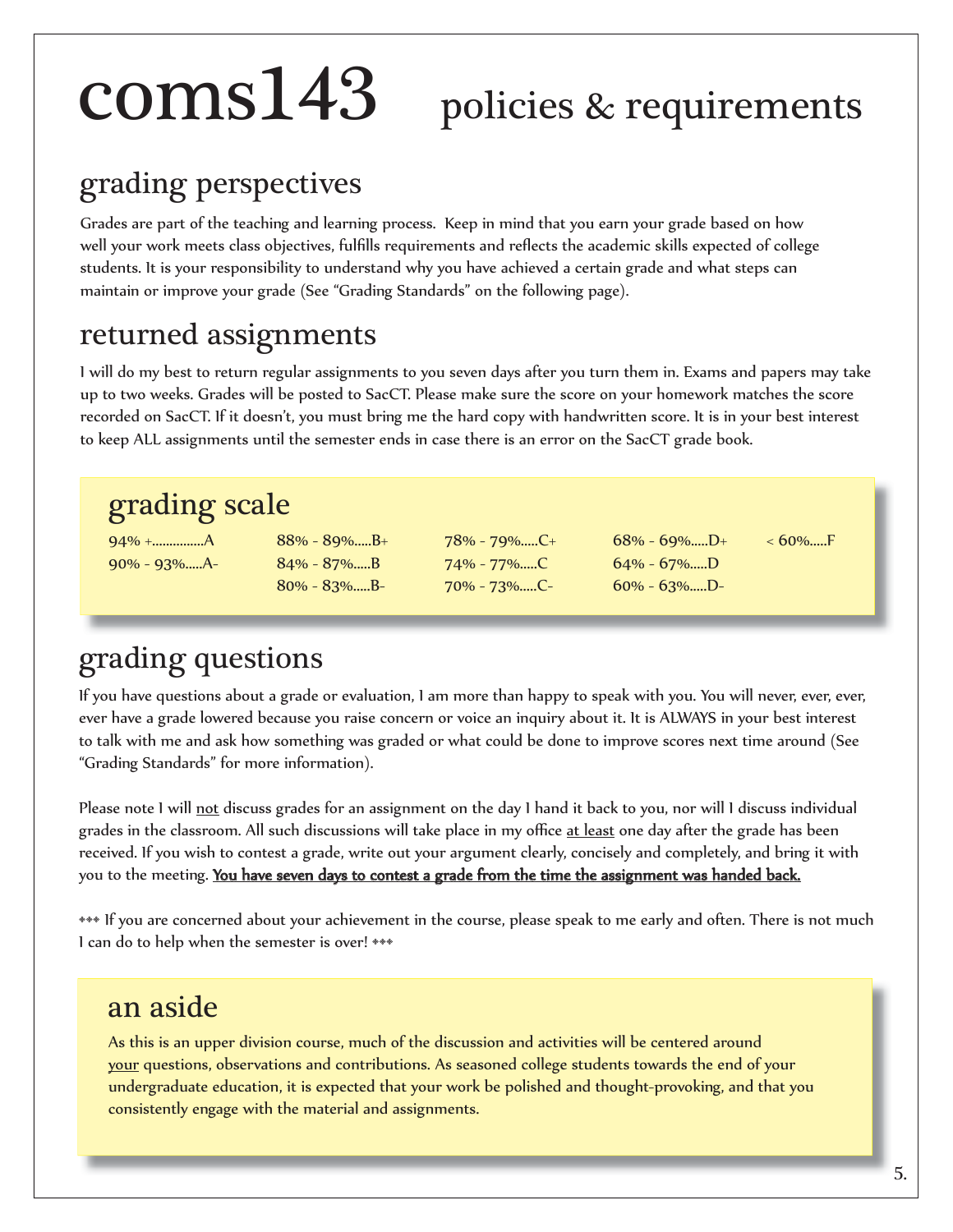# coms143 grading standards

#### A: Outstanding – Original, appropriate criticism of course concepts

"A" work constitutes superior handling of the mechanical and conceptual material covered in class. Not only will "A" work synthesize and interact with the ideas and materials covered, but it will also show some originality of thought, an unusual degree of clarity in expression, and an ability to contextualize ideas, explore implications, and/or raise meaningful questions. "A" serves as a reward for superior presentation of extremely diligent consideration given to conceptually complex work. Such quality of work is achievable, but it is not common.

B: Very Good – Thorough, appropriate synthesis of course concepts "B" work is marked by a timely completion of the assignment, demonstrating not only a grasp of the material under consideration, but the ability to synthesize and interact with that material, rather than simply repeat it. "B" work goes beyond minimum requirements outlined in the assignment, but not in a disorganized or rambling manner. Not every attempt to go beyond the minimum requirements will succeed. The grade of "B" represents work that is above average, having succeeded by surpassing the standard requirements in the quality of the finished product.

#### C: Adequate – Solid comprehension of course concepts

"C" work is marked by timely completion of the assignment, demonstrating a solid grasp of the material. "C" is the standard grade and all assignments are made with this in mind. Assume that fulfilling all aspects of the assignment well will result in a C. If you are looking for a grade higher than

### grading standards

If you have questions about these standards or any aspect of a particular assignment, please speak with me! Stop by office hours, send me an email, call me on the phone, release<br>a homing pigeon, throw up a signal a homing pigeon, the phone, release<br>ignal...<br>ignal... signal...

this, you will have to go beyond the minimum requirements outlined in the assignment. (Please note, that "going beyond" the minimum does NOT generally entail things like fancy cover sheets, colored fonts, or exceeding the assigned length of the assignment. "Going beyond" almost always applies to the conceptual concerns of the course, fine tuning clarity of expression, etc.)

#### D: Poor – Lack of understanding/Assignment does not meet most requirements

"D" is given for work that meets the requirements established, but demonstrates serious flaws either in conceptual formation or mechanical limits. "D" work could be seen in, for example, a good idea expressed very poorly or, conversely, a well-written paper that actually says nothing. "D" work: requires major revision; strays from or confuses audience and purpose; lacks substantive development; is overly generalized or uses facts that have questionable credibility; is formatted or designed in a way that is confusing or misleading; demonstrates an inconsistent or sometimes muddled style; demonstrates unsatisfactory mastery of standard written English where required.

#### F: Fails – Does Not Meet Assignment Requirements

"F" is given for an assignment that fails to meet the mechanical or conceptual requirements of university work. Mechanical requirements would be matters such as turn-in times, length of assignment, grammatical concerns, focus of assignment, etc. Conceptual matters would revolve around the comprehension of ideas and relationships between ideas. "F" work: fails to meet most of the stated assignment requirements; lacks focus on a subject or appropriate audience; includes unsatisfactory format; includes content that is weak, poorly developed, inadequate; lacks logical connections between ideas, sentences, paragraphs; lacks consistency in style and tone; demonstrates habitually poor writing skills where required.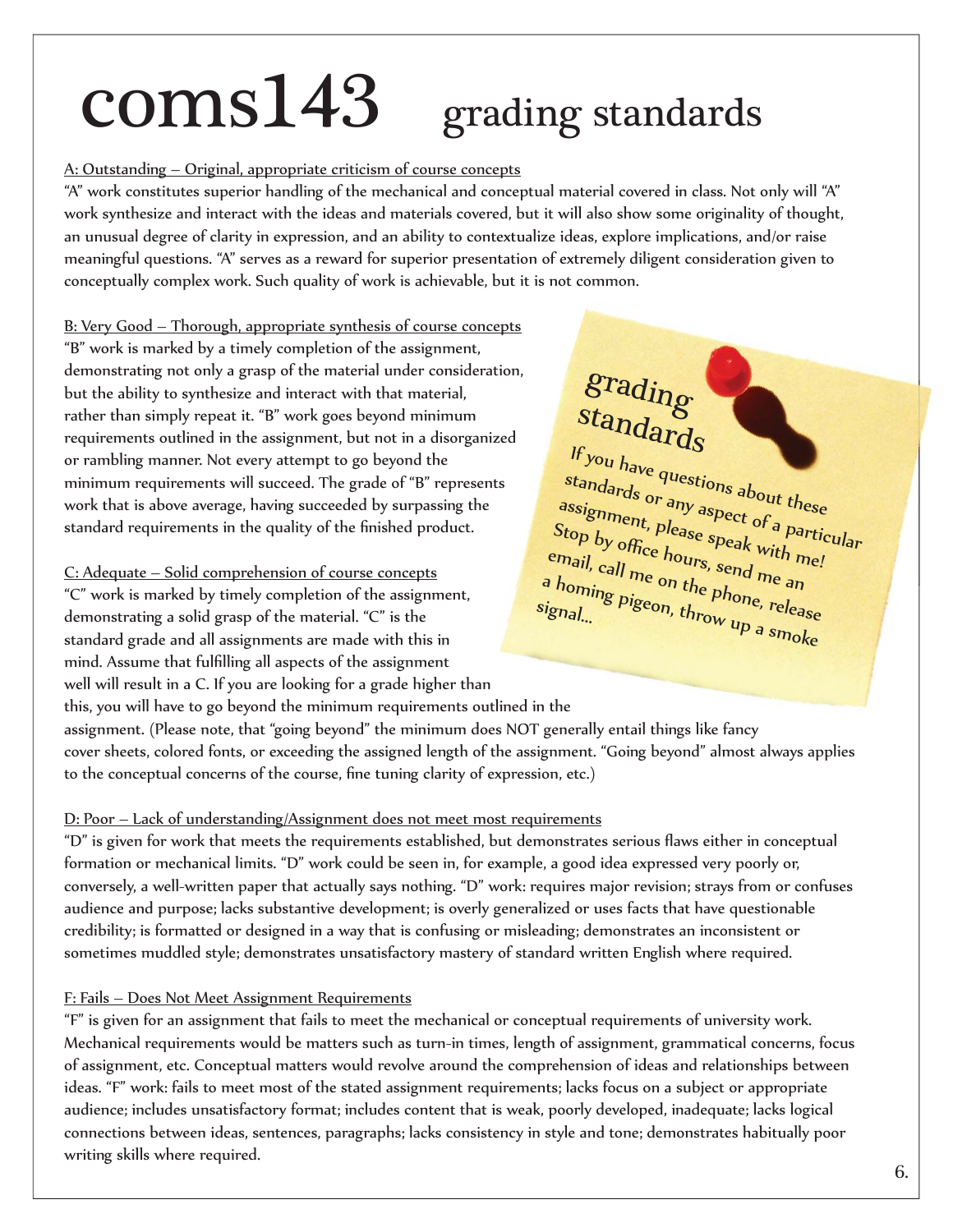# coms143 resources

#### violence and sexual assault support services

Title IX makes it clear that violence and harassment based on sex and gender are Civil Rights offenses subject to the same kinds of accountability and the same kinds of support applied to offenses against other protected categories such as race, national origin, etc. If you or someone you know has been harassed or assaulted, you can find the appropriate resources via the Sac State Violence and Sexual Assault Services Program. More information: https:// shcssacstate.org/wellness-promotion/violence-sexual-assault-support-services, Sac State Victim Advocate: 916-278- 3799, Student Health and Counseling: 916-278-6461; Office of Student Conduct: 916-278-6060

#### writing resources

If you need help with your writing, please visit the Writing Center in Room 128 of Calaveras Hall, just west of Mendocino Hall between Douglas and Alpine halls. Students may sign up for tutoring once per week and appointments must be scheduled in person. For more information, call 916-278-6356 or visit: http://www.csus.edu/ writingcenter/

#### unique academic needs/disabilities

If you have a disability or unique academic need and require assistance, please inform me as soon as possible so that I may accommodate you. You will need to provide disability documentation to the Office of Services to Students with Disabilities, Lassen Hall 1008. To learn about resources available, please visit their web site at: http://www.csus.edu/ sswd/ or call 916-278-7239.

### academic support services

Various services are available on campus to support to your academic career, including counseling, tutoring and career advisement. For more information, please visit the Academic Support Services web site at: http://www.csus. edu/studentresources/.

### library databases

A multitude of periodical databases are available via the library web site to help you with your academic career and writing every single paper in this course. You will find "Communication & Mass Media Complete" especially helpful for any Communication Studies courses you take (especially this one!). Visit: http://library.csus.edu/ to learn more.

### incompletes

Incompletes will only be considered due to an extreme personal situation. In that case, you must provide a compelling reason and substantive documentation that justifies an incomplete grade. At that same time, you must also provide a concise plan and time-line for completing the course. I will then determine if your situation meets the requirements for an incomplete grade.

### SacCT/blackboard

Course announcements and assignments are distributed in large part via SacCT/Blackboard. You are required to check this site frequently for e-mails, assignments and updates. It is vital that you become familiar with this technology immediately not only for success in this course, but in your other courses as well.

#### caveat

I reserve the right to update or change portions of this syllabus in order to make the class a better experience for everyone. You are invited to make suggestions at any time. Any changes will be posted to SacCT.